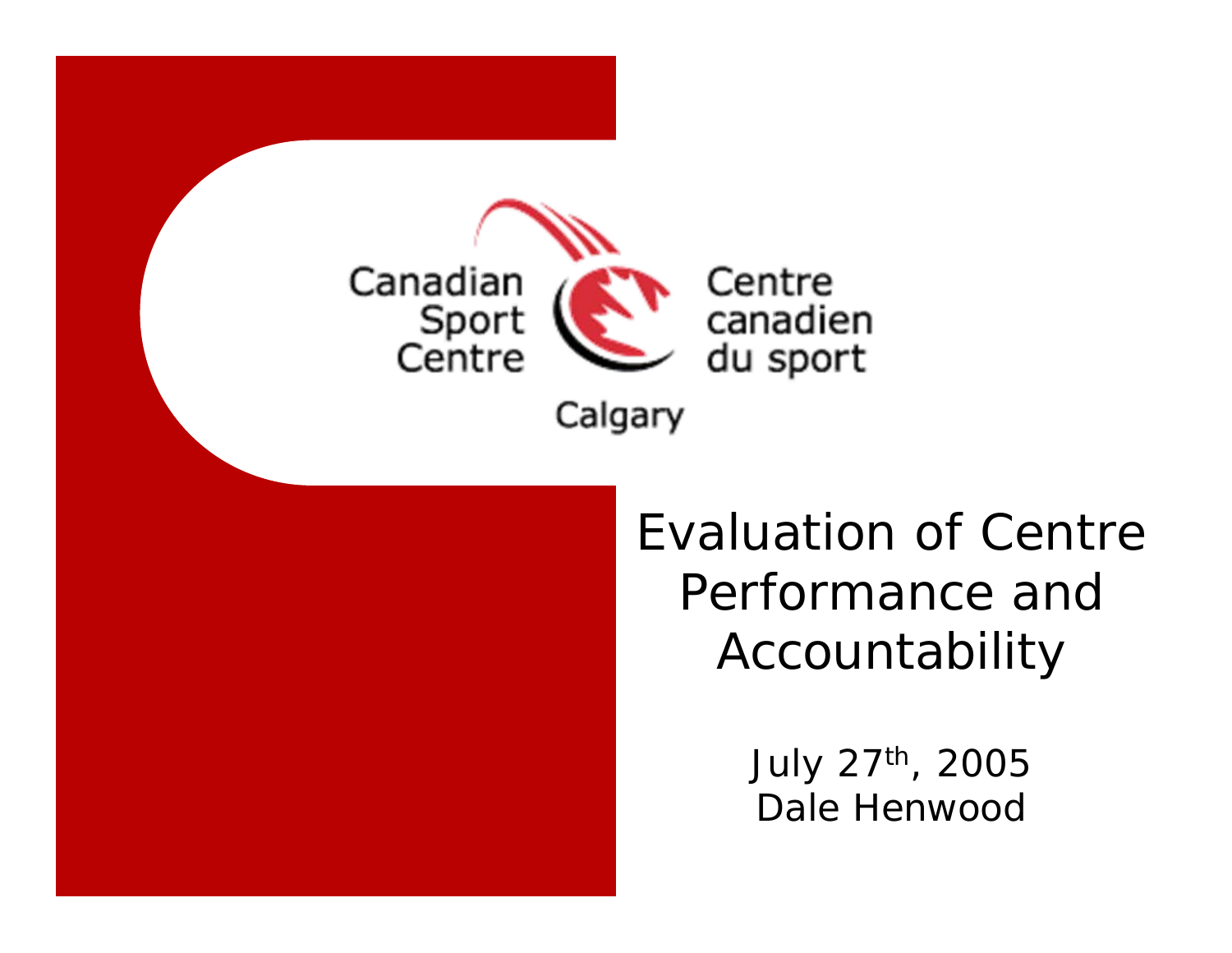# **Overview of Presentation**

- ¾ The importance of Centre accountability
	- 1. To the funding agencies
	- 2. To the Centre "clients"
	- 3. To overall sport community
- $\blacktriangleright$  How do we evaluate the performance of the Centre (tools/processes)?
- $\blacktriangleright$ Impact of Centre evaluation on staff

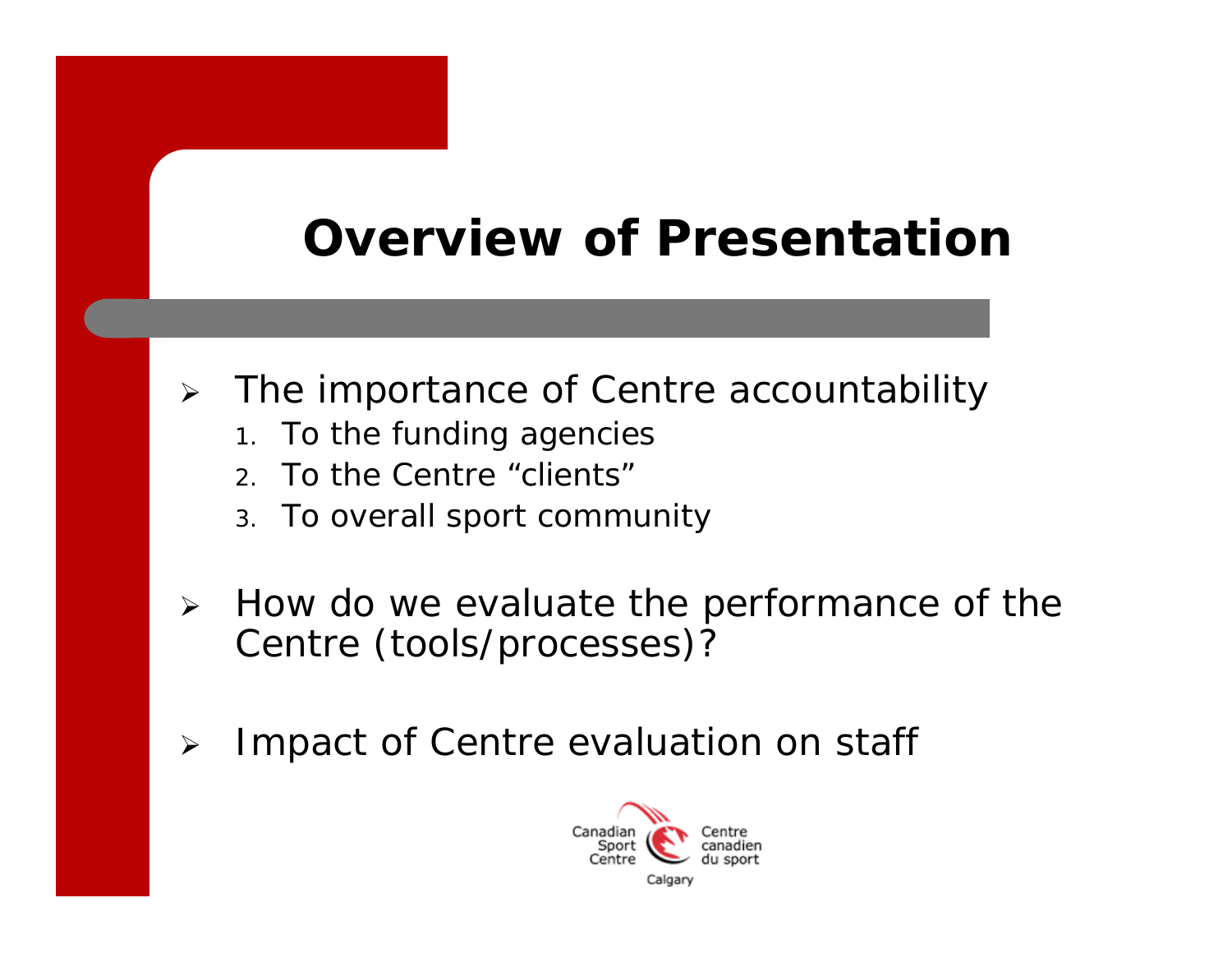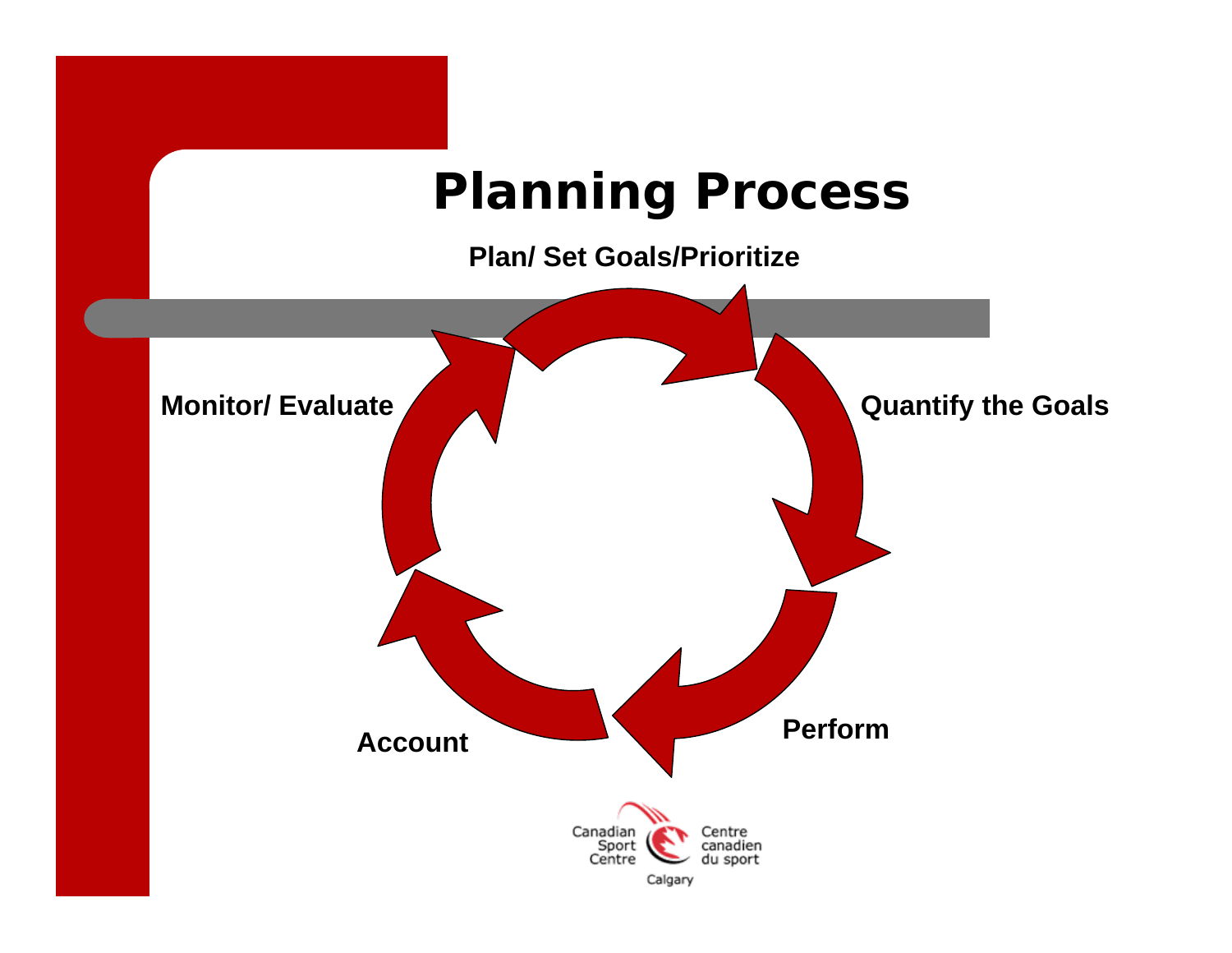## **Why do we evaluate the performance of Sport Centres?**

- 9 Funders want a return/accountability
	- Are we creating value?
- $\checkmark$  Manage performance
	- Monitor and assess progress toward goals/targets

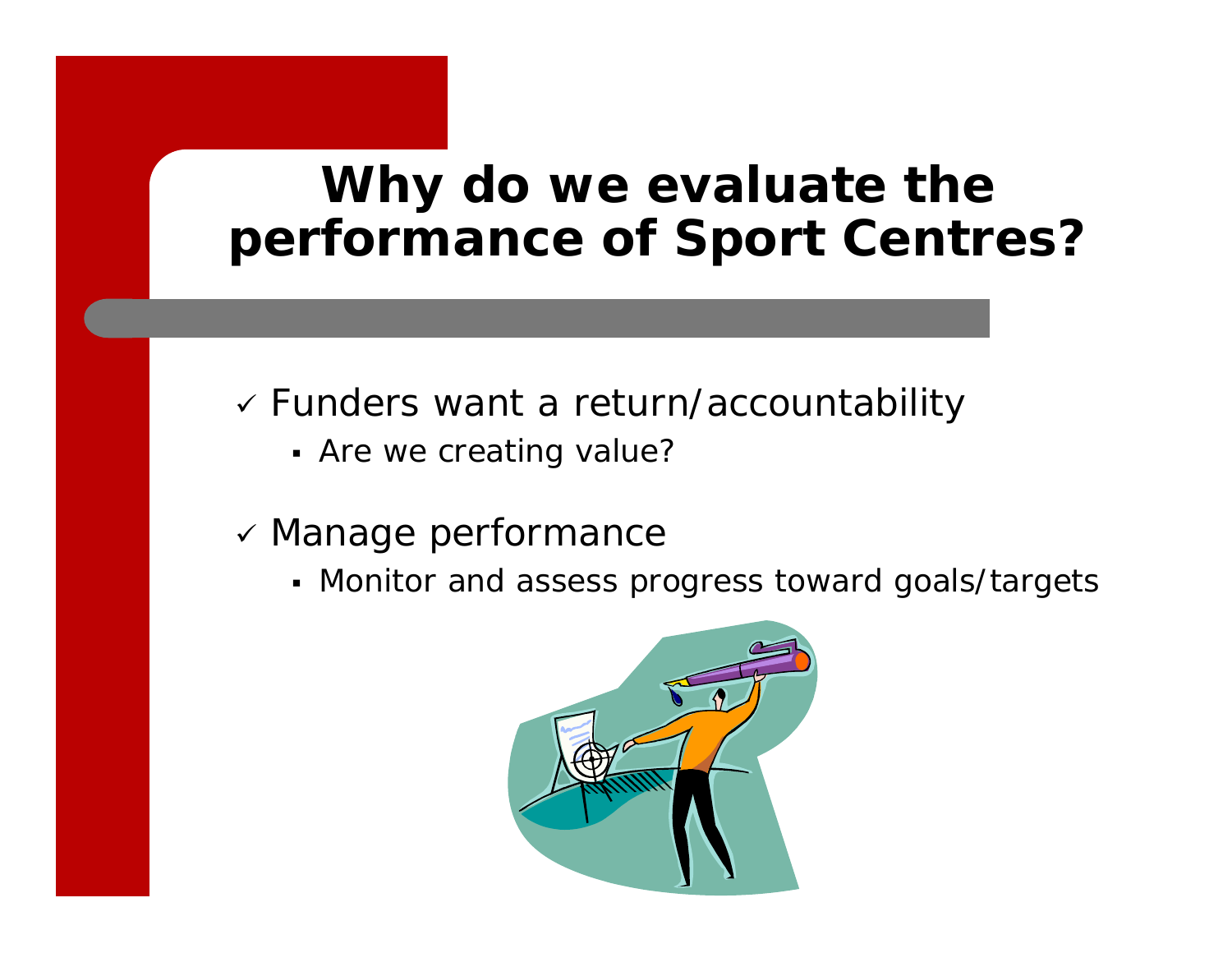## **The Importance of Centre Accountability**

- 1. To the funding agencies
- $\blacksquare$  Alignment of goals of partners







 $\blacksquare$ ROI – meet expectations



**Canada's Leader in Developing Winter Sport Excellence** 

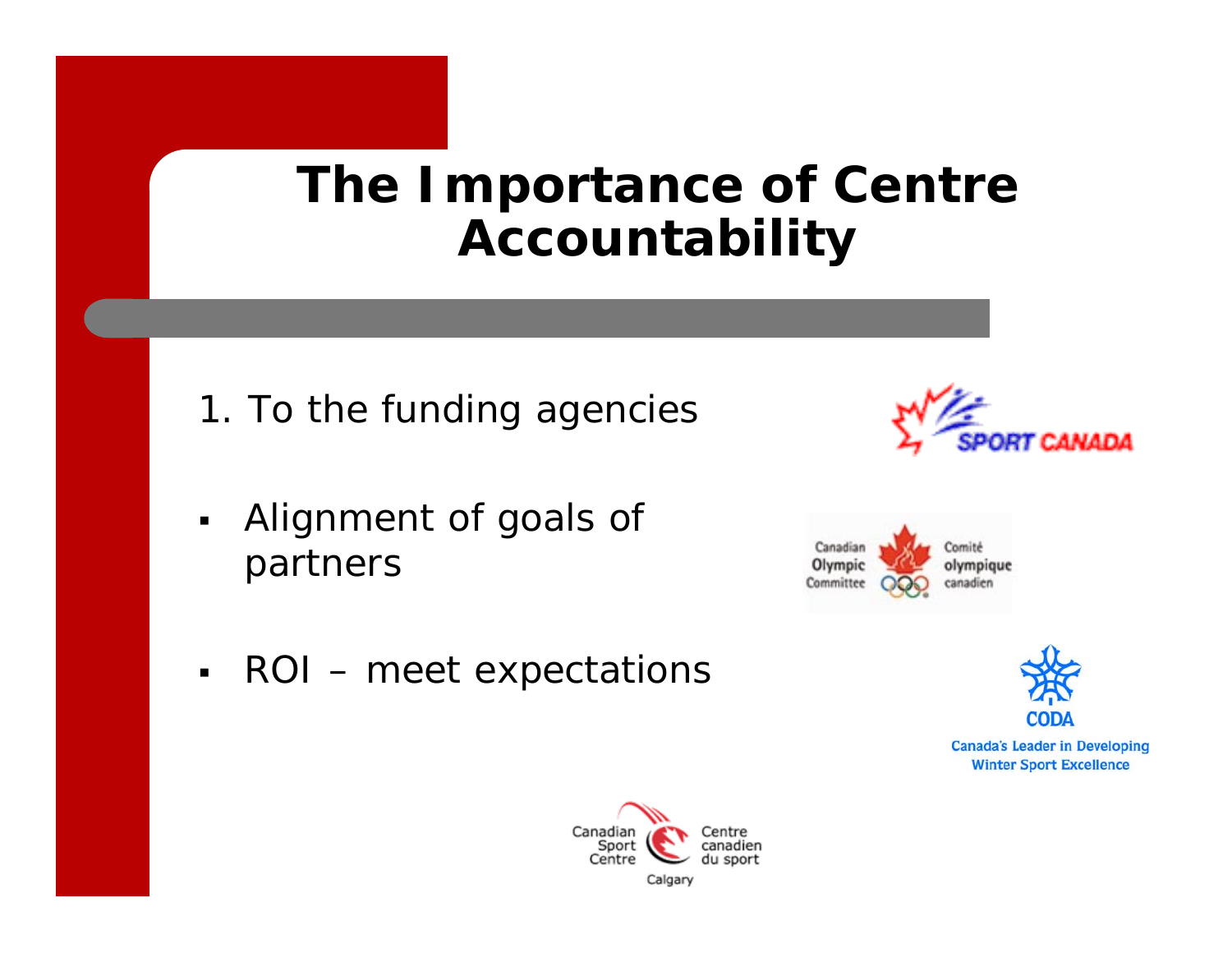## **The Importance of Centre Accountability**

- 2. To the Centre "clients"
- $\blacksquare$ Who are our 'real' clients?



Those who provide our resources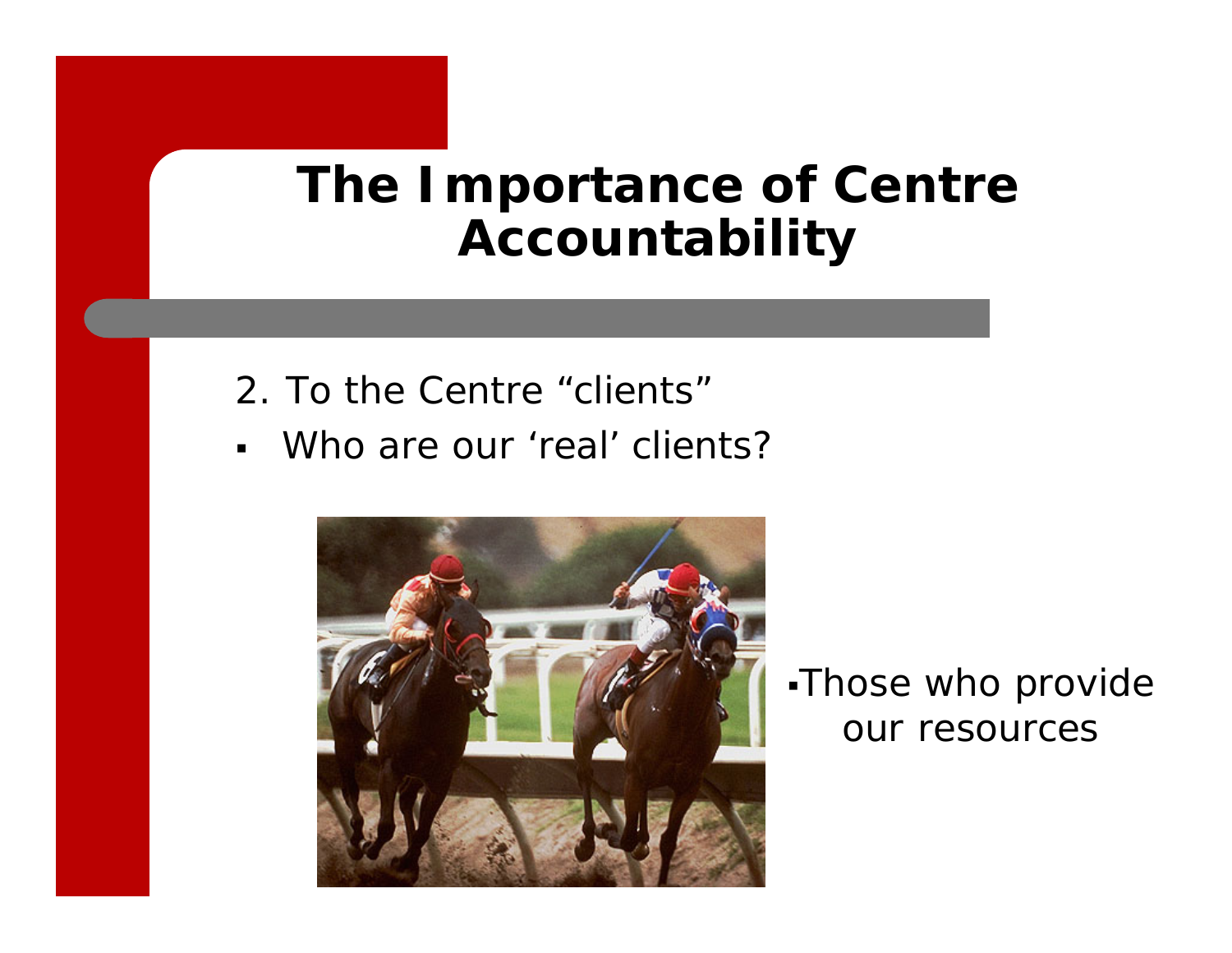

*Athletes/coaches are the vehicle we use to provide our clients what they want – results*

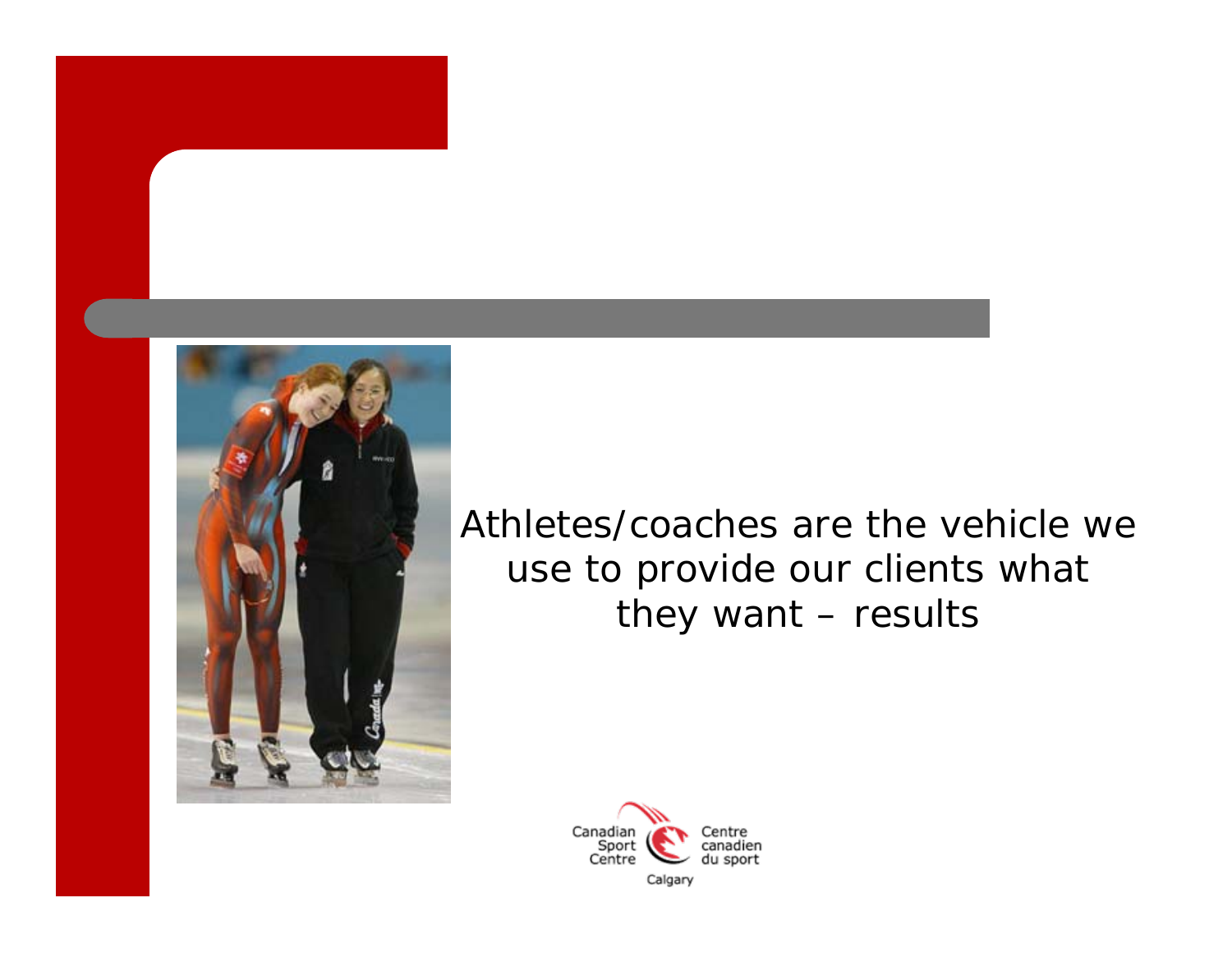## **Clients of CSCC**

- $\blacksquare$ We provide the athletes what they require to win (fair and ethical)
- $\blacksquare$ We determine what that is
- $\blacksquare$ Need input from athletes (not control)
- We make the decisions – we need to satisfy the clients who finance our organization (ROI)

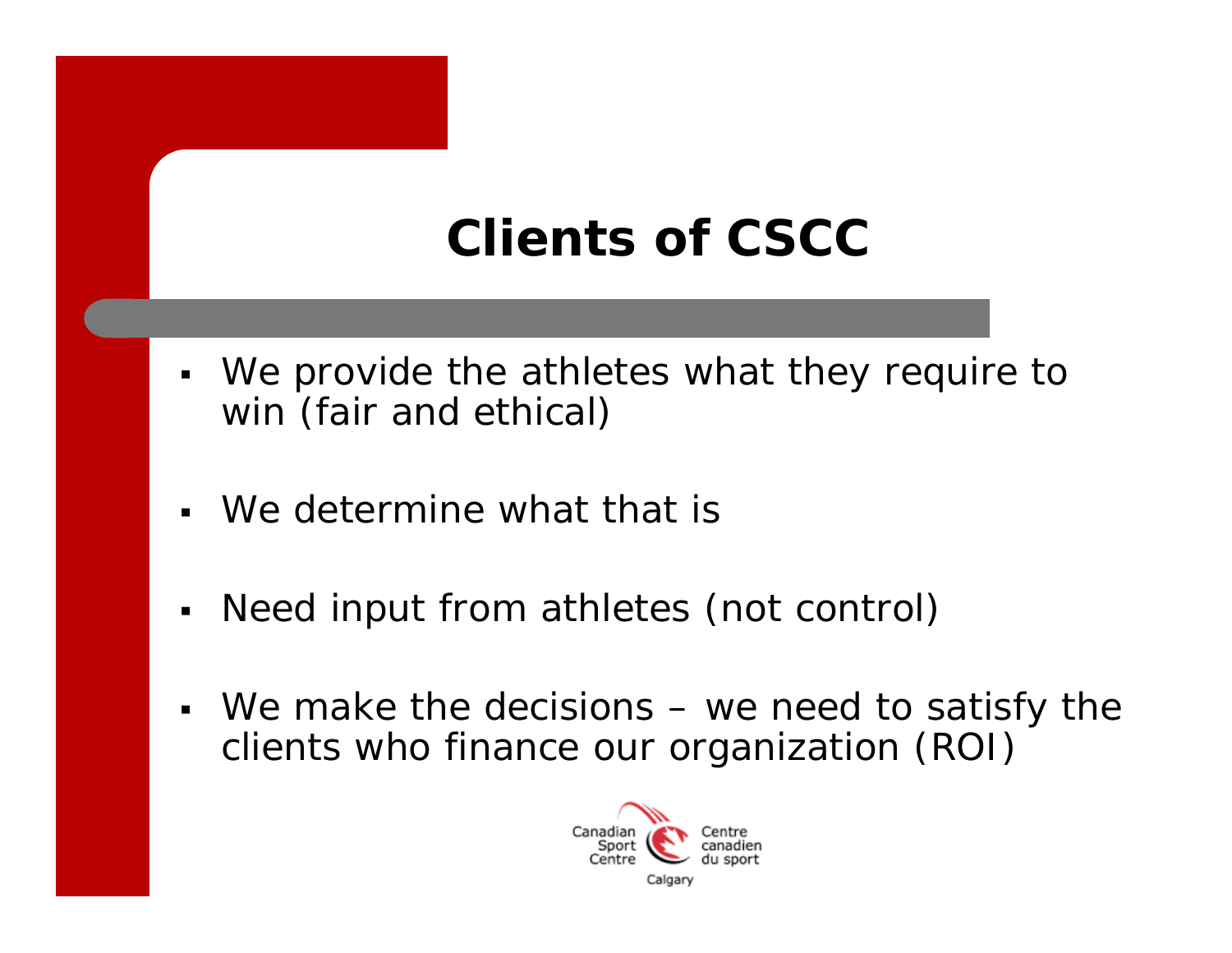## **The Importance of Centre Accountability**

- 3. To overall sport community
- Youth and families
- $\blacksquare$ Public
- $\blacksquare$ Corporate



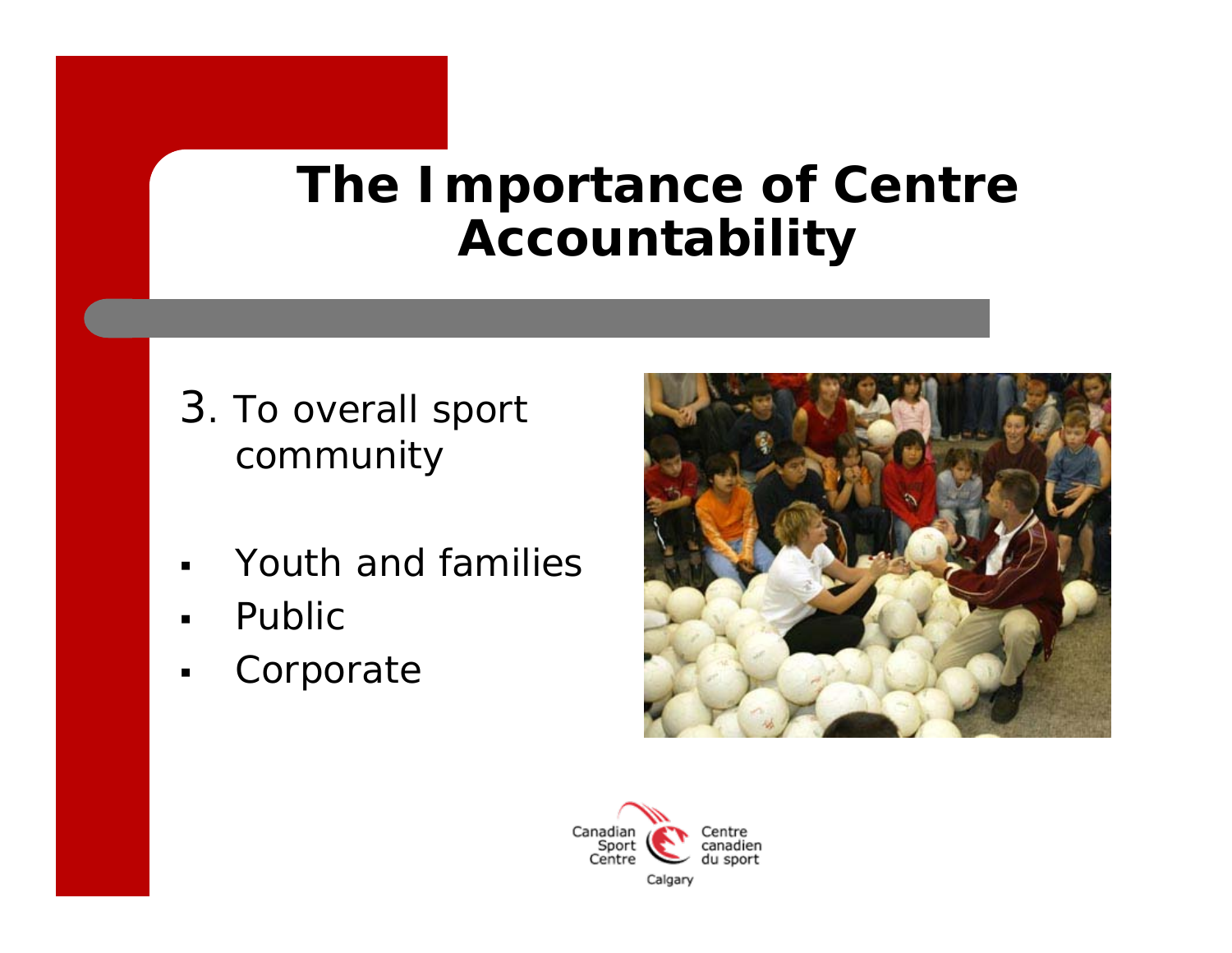## **How do we evaluate our performance?**

- What performance are we evaluating?
- How do we define success?
- **Present practices**



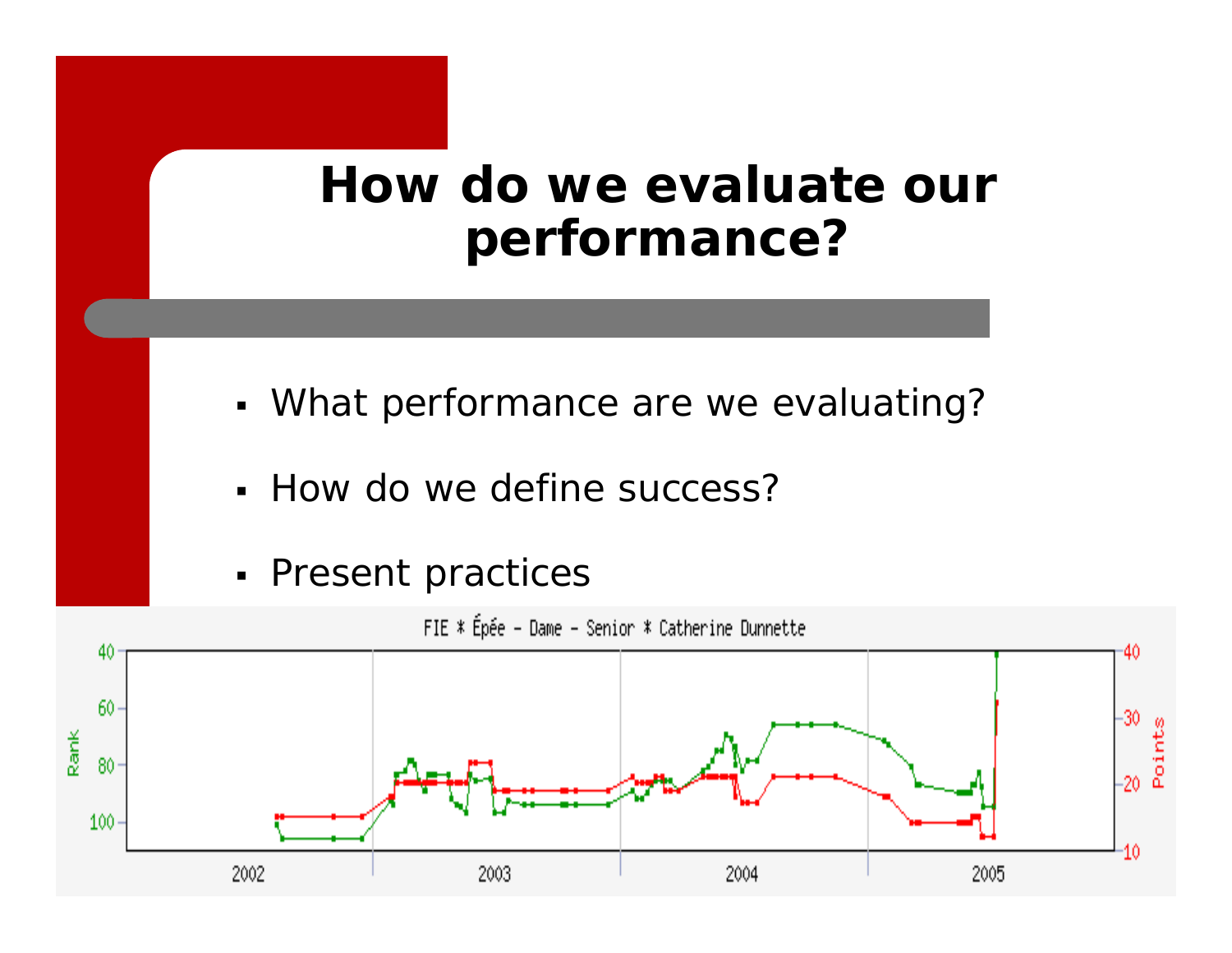### **Do we simply define ourselves by Medals?**







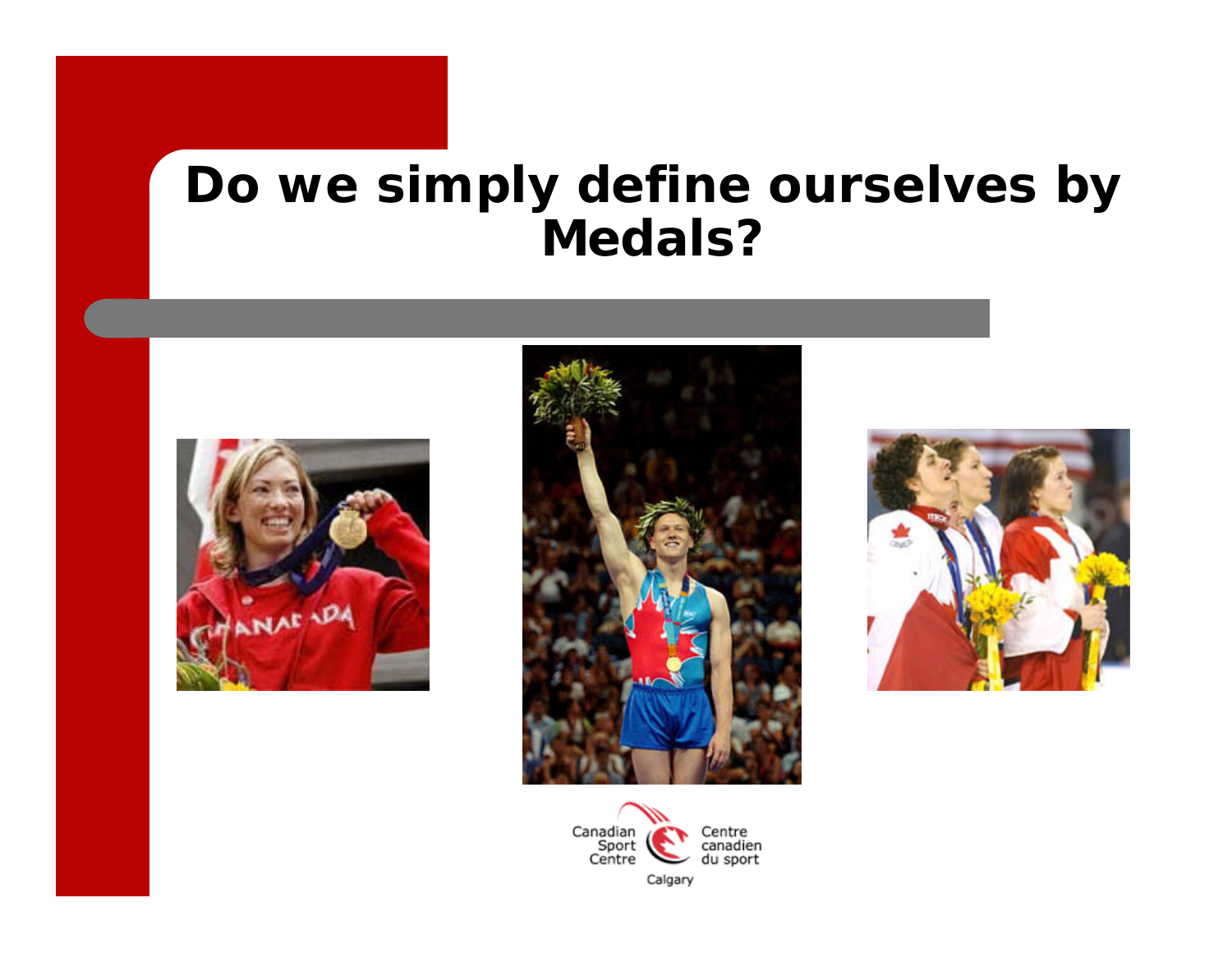## **Accountability**

#### Impact of our interventions

- Athlete
- Coach
- Providers
- Administration



*How does my contribution to the team improve performance?*

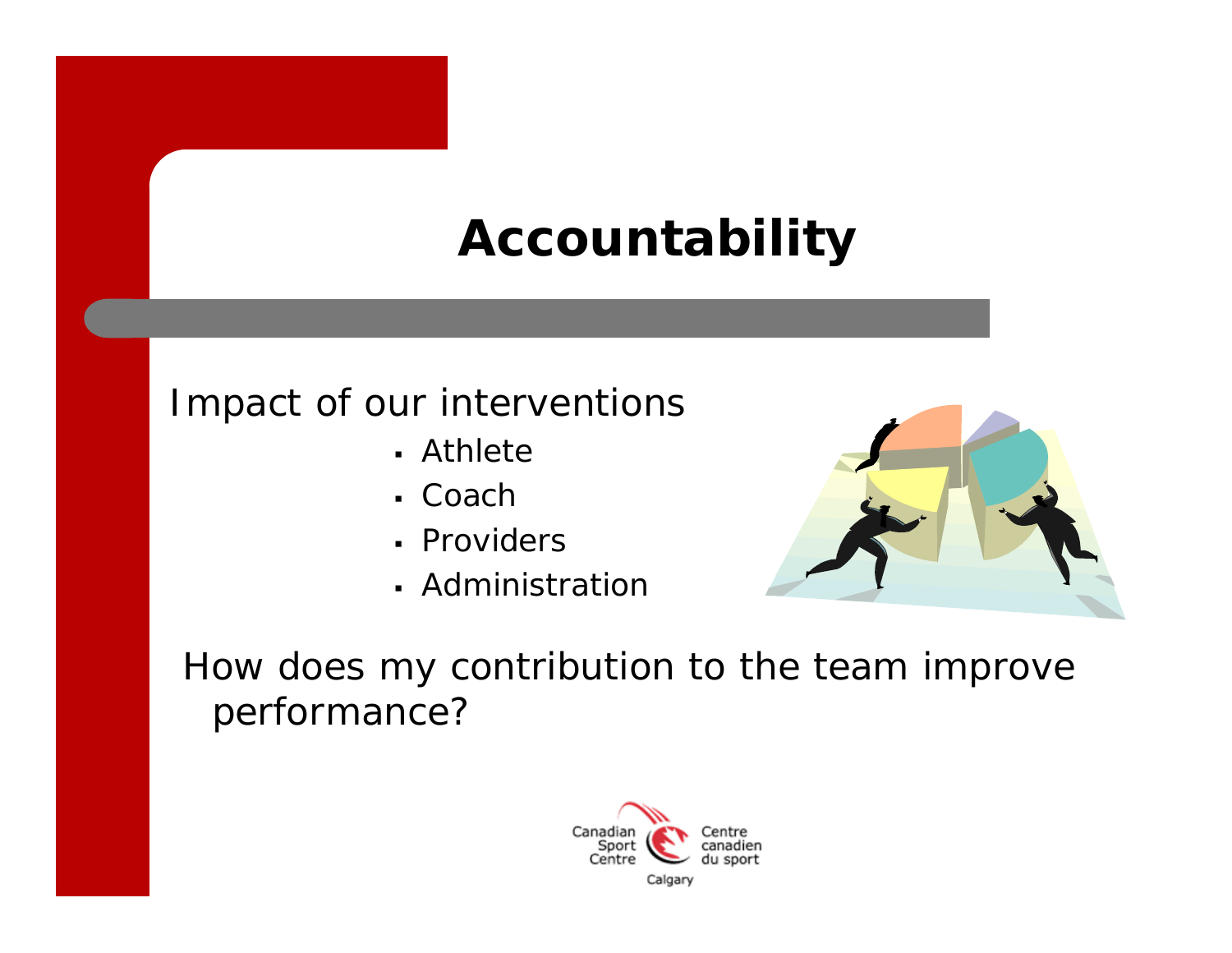# **Tools/Systems/Processes**

- v Zoomerang
	- Athletes, coaches, NSFs, service providers
	- 360° process required
	- Satisfaction v. impact on performance (contribution service to performance of athlete)

Calgar

- $\checkmark$  Monitoring and performance results
- √ Mindset
- $\checkmark$ Best practices – other service industries
- 9 Balanced Scorecard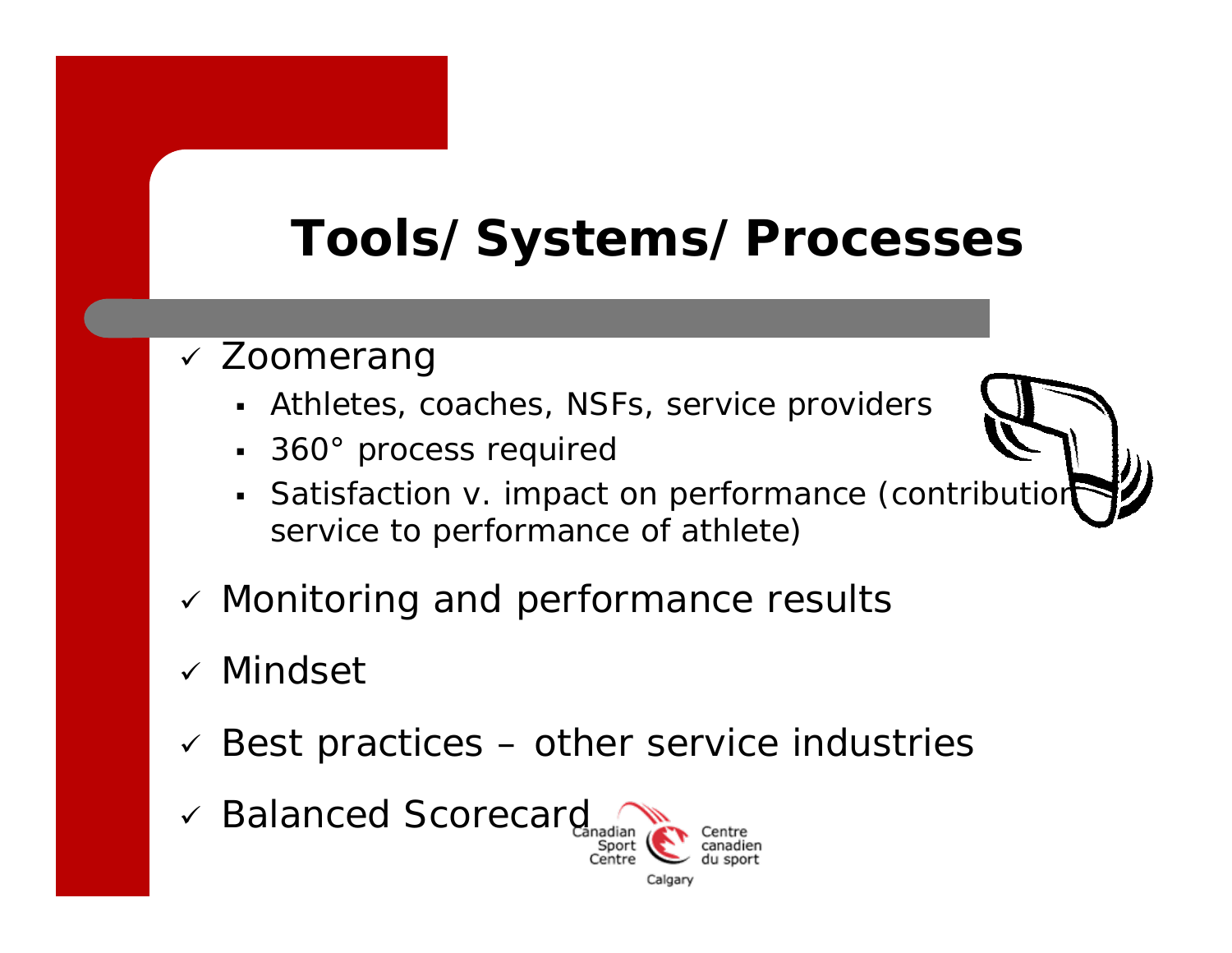# **Balanced Scorecard**

#### What it is:

Performance Management System

Used in any size organization

Measure financial and customer results, operations, and organization capacity



#### What it's used for:

- Alignment
- Manage/evaluate business strategy
- Monitor operation efficiency
- Build capacity
- Communicate progress

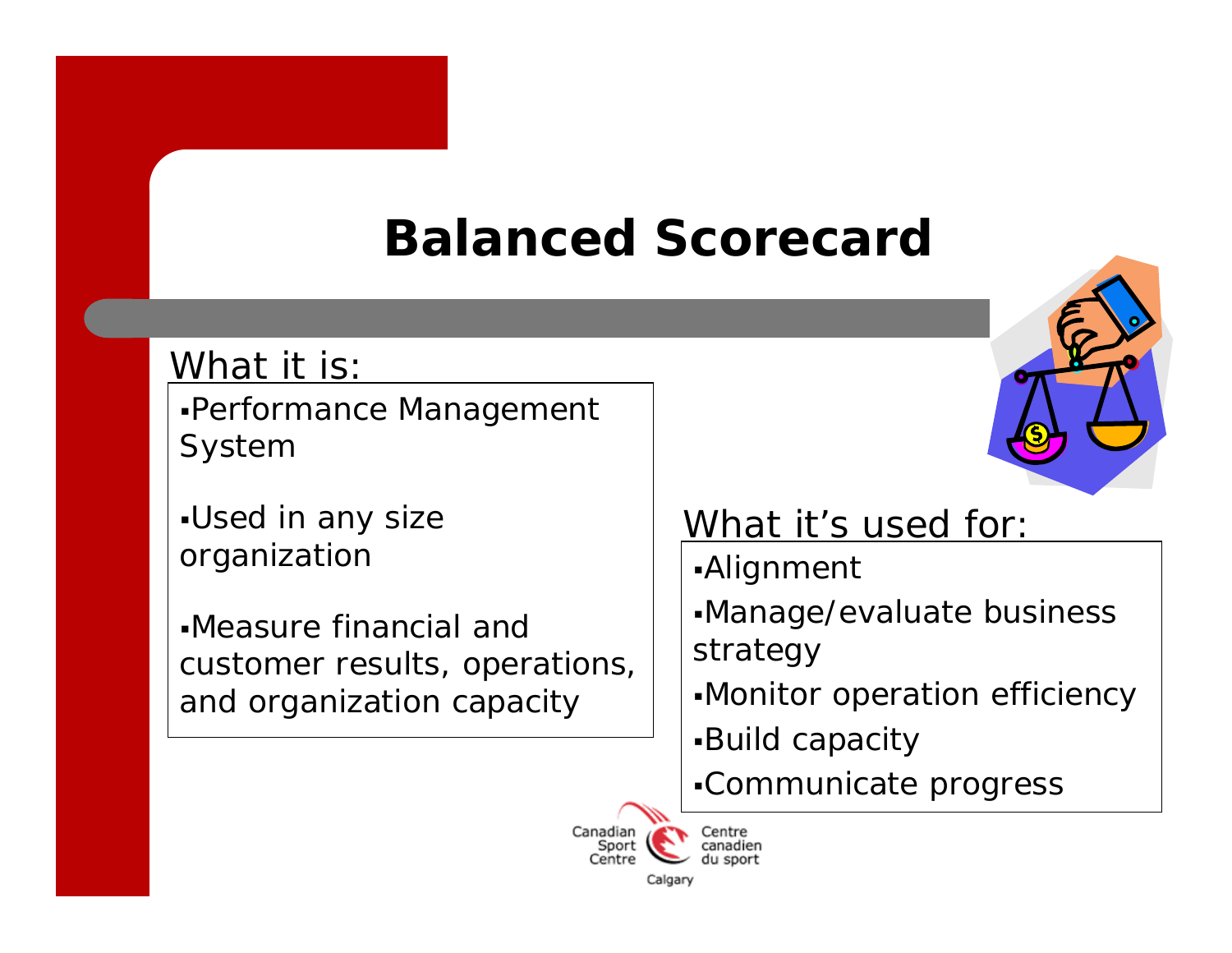## **Balanced Scorecard**

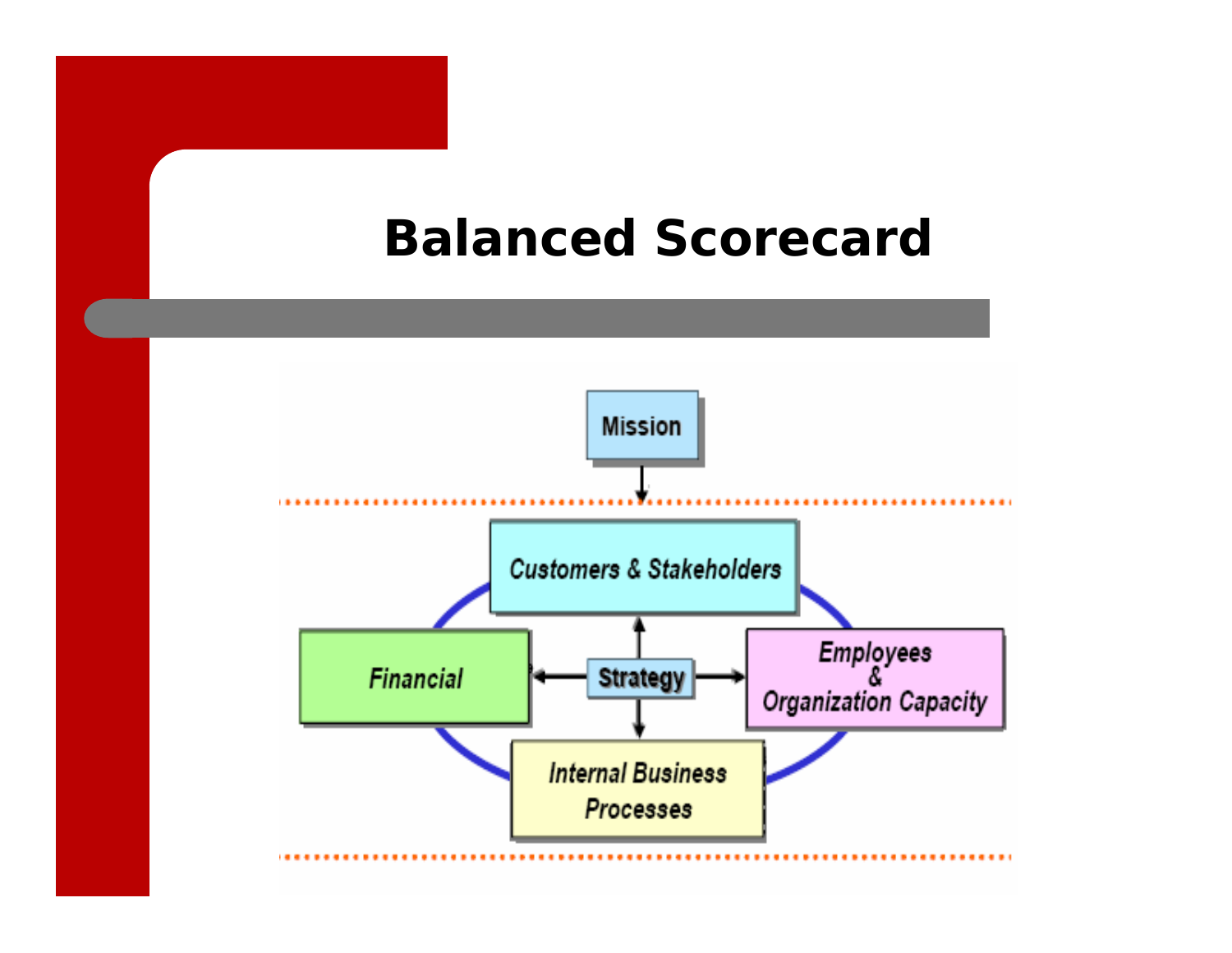#### **Research**

Theoretical - I think it is good therefore it is good

Anecdotal – a group of people tell us it is good

Scientific Based Research – academic study

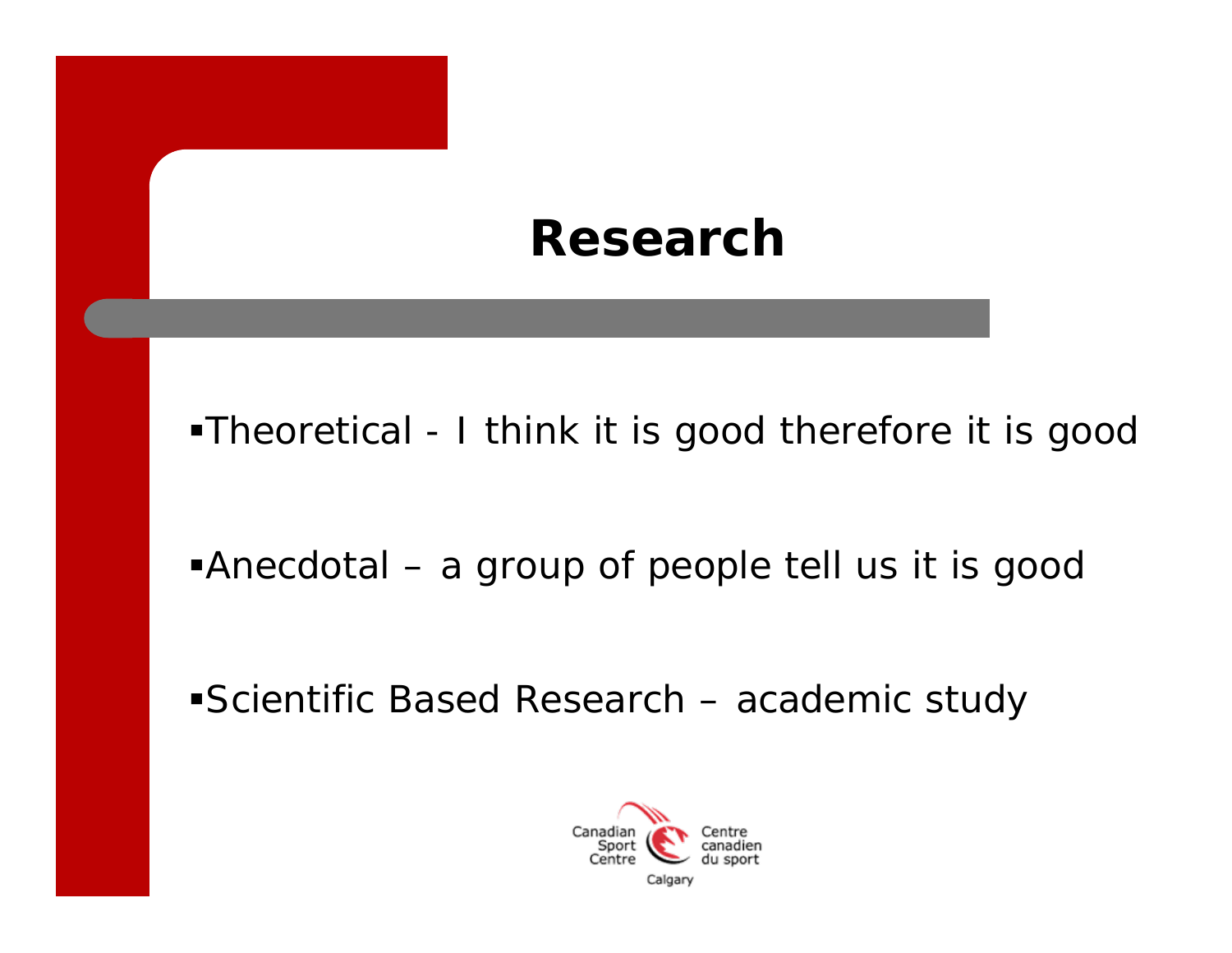# **Summary**

- v Culture of analysis Corporate DNA
- $\checkmark$  Clarity on end result
- $\checkmark$  All contribute to end result
- $\checkmark$  Capital goes to performer
- $\checkmark$  Tools are helpful starting point is people
- $\checkmark$  Tolerate ambiguity as we push for answers

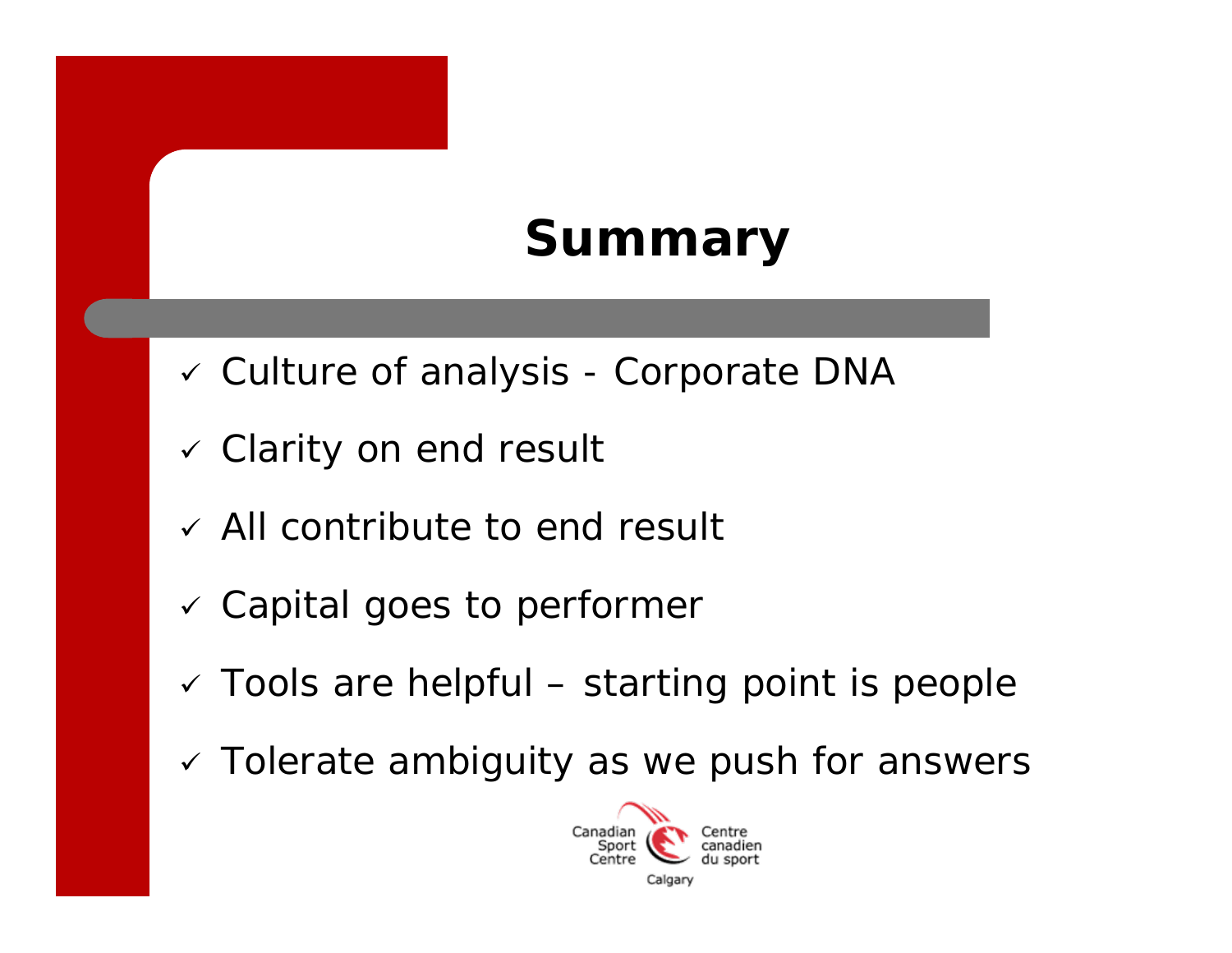#### Questions

#### Comments

#### Reaction